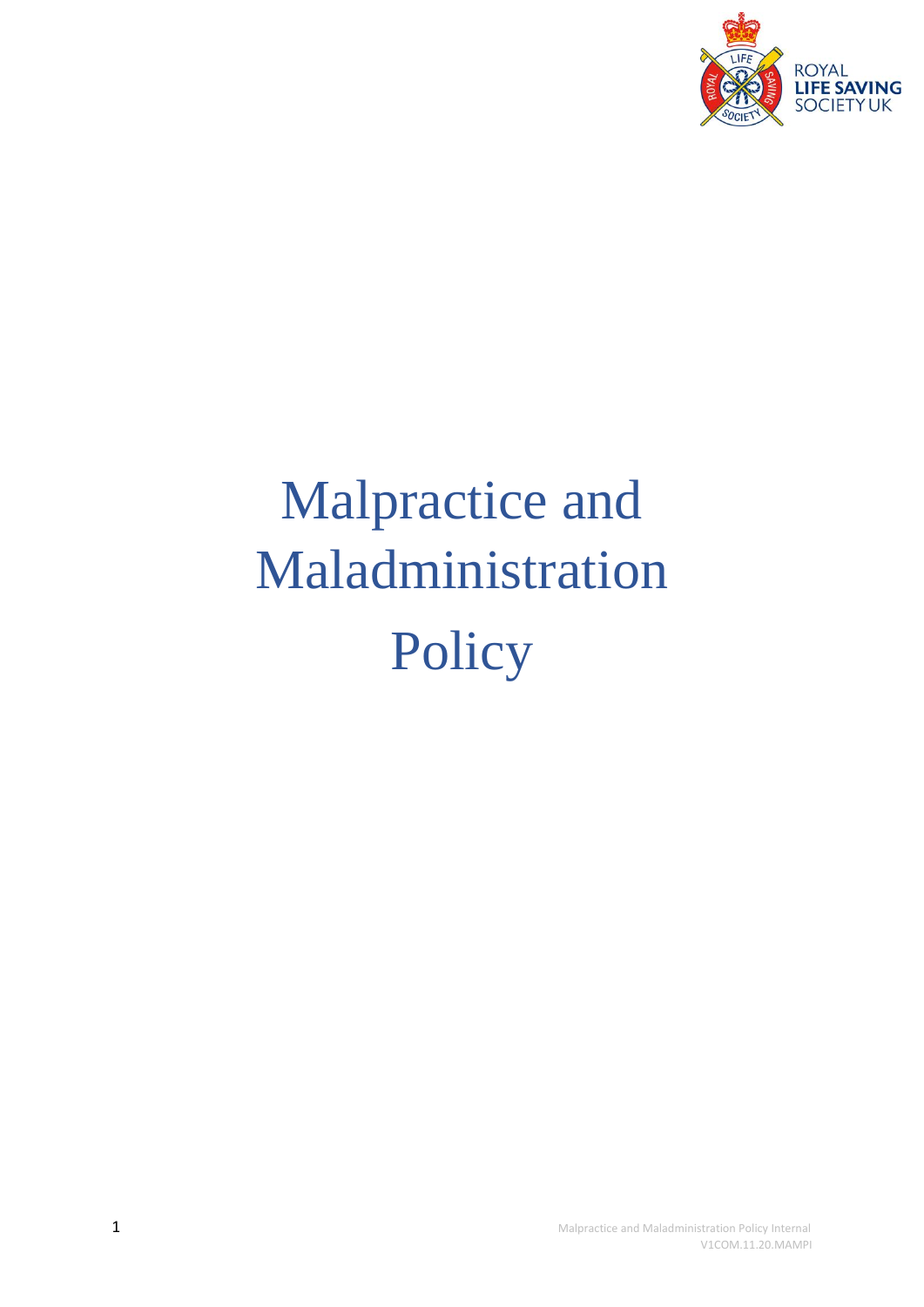

# Table of Contents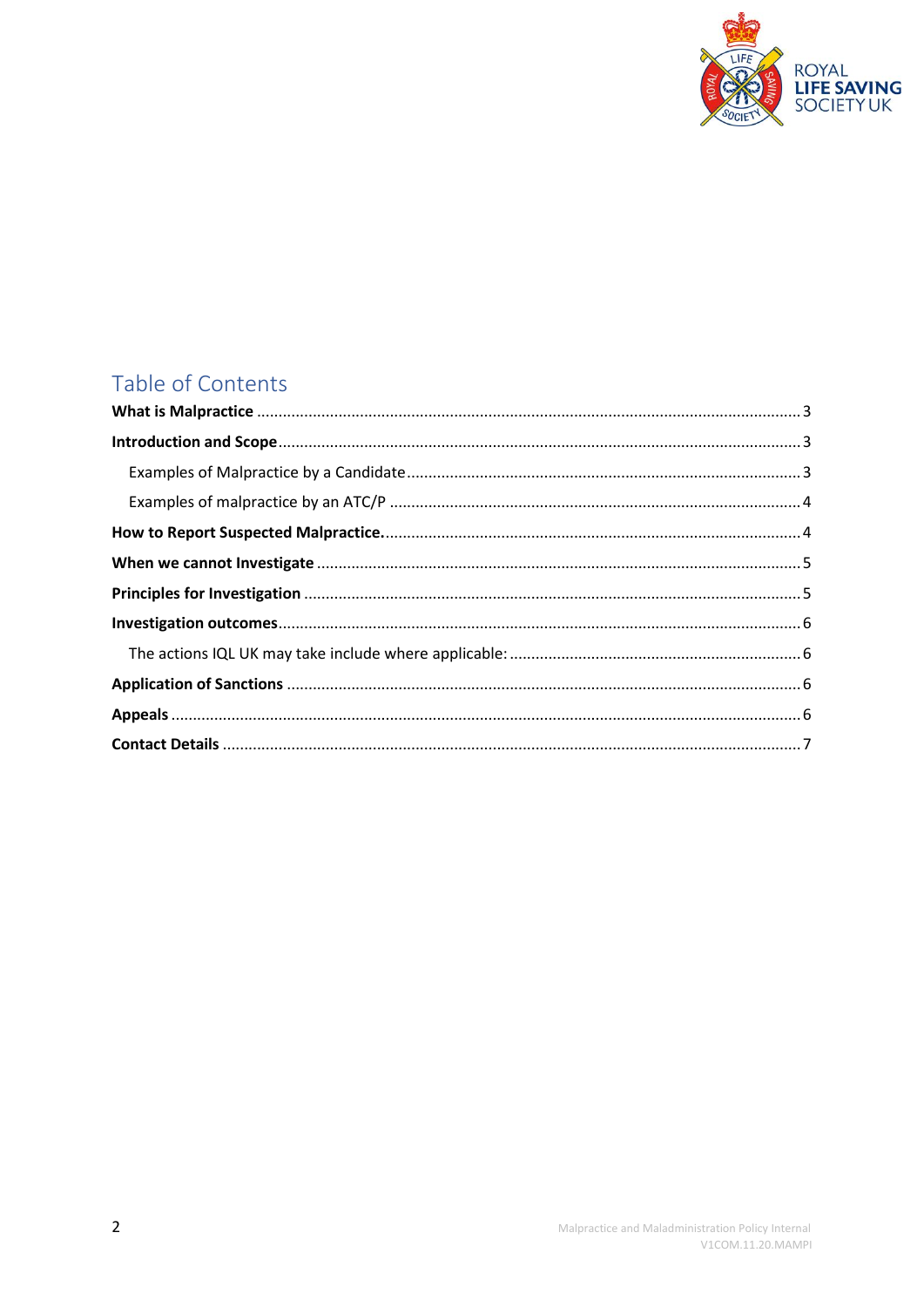

# <span id="page-2-0"></span>What is Malpractice

Malpractice is any act, omission default or practice that breaches our rules or compromises:

- the process of internal and external assessments
- the integrity of IQL UK qualifications or awards
- the validity of results or qualifications
- the reputation and credibility of IQL UK and RLSS UK

Malpractice includes maladministration, which is any act, omission or practice that results in an approved training centre, approved training provider or candidate failing to comply with our administrative regulations and requirements. Malpractice and maladministration can be deliberate or the result of negligence.

### <span id="page-2-1"></span>Introduction and Scope

This policy is aimed at all those, including Approved Training Centre/ Provider(s) and candidates, who are delivering, assessing or are registered on IQL UK Regulated or Non-regulated Qualifications and Awards and may be involved in suspected or actual cases of malpractice.

This policy also applies to IQL UK staff who are suspected of being involved in such cases. It is also used to ensure IQL UK staff deal with all malpractice investigations in a consistent manner.

This policy sets out the steps the ATC/Ps, learner or other personnel must take when reporting suspected or actual cases of malpractice. This policy also sets out the steps IQL UK will take when responding to such cases.

It is important that ATC/Ps understand their own responsibilities in complying with this policy and make all individuals/organisations fully aware of the contents of this policy and have arrangements in place to prevent and investigate instances of malpractice in accordance with IQL UK policies and procedures.

Incidents of malpractice can potentially lead to candidates being disadvantaged. Where it is not possible to prevent this, incidents of suspected or actual malpractice must be dealt with promptly and thoroughly in accordance with IQL UK policy and procedures contained and/or referred to within this document.

Failure to report suspected or actual malpractice or have in place effective arrangements to prevent such cases, may lead to sanctions being imposed on ATC/Ps, and the individuals involved.

We intend to resolve report of malpractice informally where possible, at the earliest possible stage. There may be occasions when complainants would like to raise their concerns formally.

#### <span id="page-2-2"></span>Examples of Malpractice by a Candidate

- Altering or falsifying results documents, including certificates
- Copying from another candidate or allowing work to be copied
- Plagiarism of any nature
- Bringing unauthorised material or instruments into an examination room or assessment
- Failure to abide by the instructions of a Trainer or Assessor
- Making inappropriate or offensive written comments in an examination or test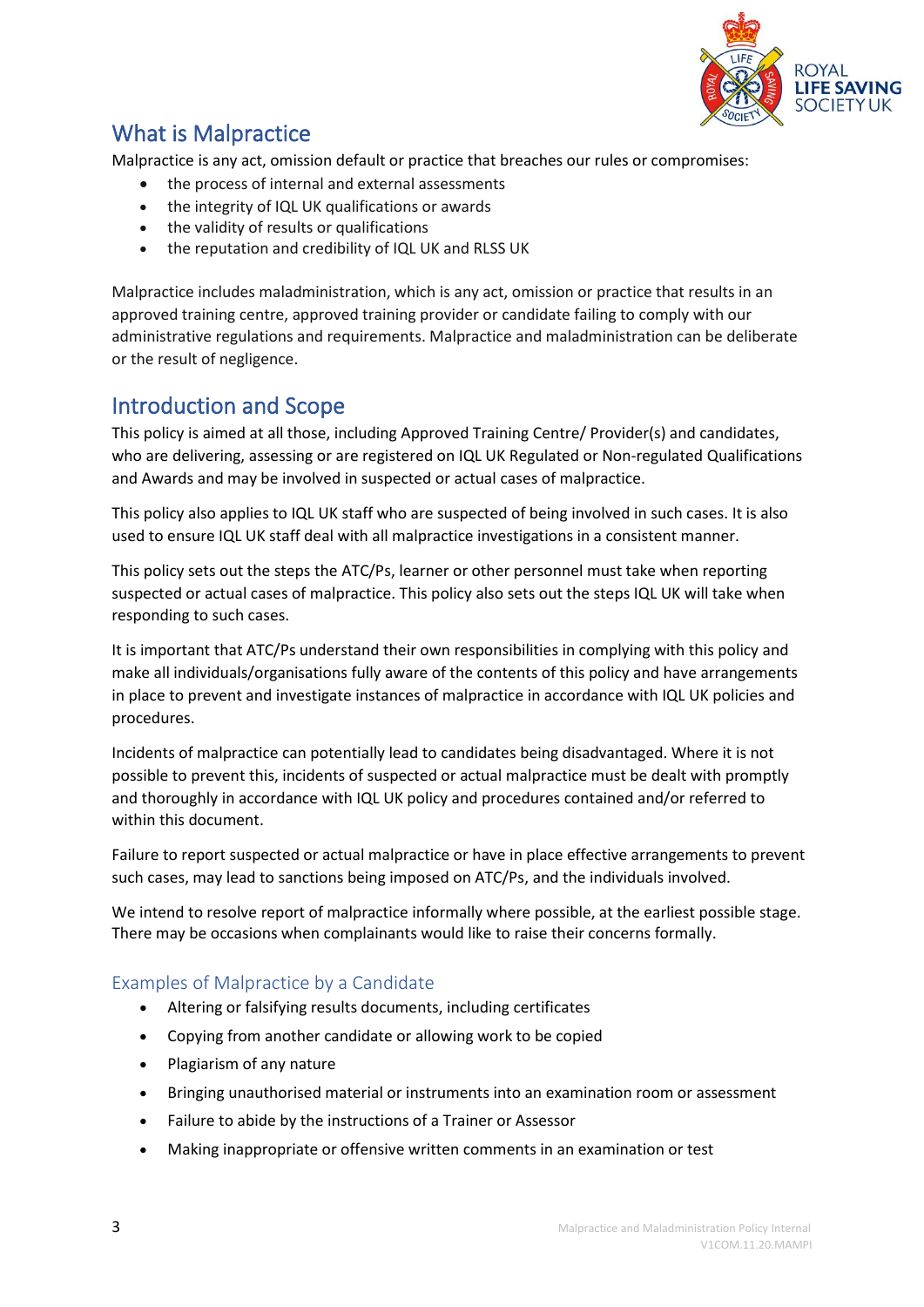

#### <span id="page-3-0"></span>Examples of malpractice by an ATC/P

- Providing IQL UK with incorrect information during the onboarding process
- Falsifying or fabricating candidates marks, assessment evidence, observation records, certification claims or results documentation
- Providing assistance to candidates, beyond that which is permitted by the relevant guidance and syllabus or where applicable an assessment adaptation, which results in a potential or actual advantage during an examination and/ or assessment
- Breaching the confidentiality of question papers or materials
- Failing to report any instances of malpractice or suspected malpractice

## <span id="page-3-1"></span>How to Report Suspected Malpractice.

Reports of malpractice should be made in writing via email within 10 working days of occurrence, or within two weeks of an unsatisfactory outcome of a complaint to an ATC/P.

Reports of malpractice should detail:

- A full description of the incident (including dates, times and, context where appropriate)
- Names of others involved
- Copies of any evidence, e.g., letters, completed forms, witness testimony
- Contact details (in accordance with Data Protection legislation. e.g., name and contact email or phone number)

If the report is excessively long or complex, we may ask you to provide a summary so that we are clear what the issues are.

# What will happen to my Report?

Where possible, we would like to deal with your report of malpractice informally and may do so over the telephone or via email. In such cases, we will confirm in an email the action we will take. Sometimes a more formal approach is required and in these cases your report must be put in writing directly to: [compliance@iql.org.uk](mailto:compliance@iql.org.uk) 

If the report cannot be put in writing, a member of the Compliance Team will relay any verbal conversation via email, to ensure the details around the incident have been understood.

We will acknowledge all reports within three working days, investigate and provide a response within 10 working days where necessary.

If the report of malpractice is not resolved informally, it will be escalated to our formal proceedings.

All reports of malpractice will be logged as soon as they are received. When a report of malpractice needs to be treated more formally, the case will be assigned to a member of the Compliance Team who will start the initial investigation.

If the report is from a candidate who has exhausted the ATC/Ps own malpractice procedure, we will contact the ATC/P Co-ordinator for the outcome of the incident.

We will endeavour to complete any investigation relating to malpractice within 28 working days of the receipt of the initial written complaint. To ensure a fair and thorough investigation, the duration may depend on the nature and severity of the report received, and the investigating team member will notify the complainant as soon as possible, if the investigation will take longer than expected.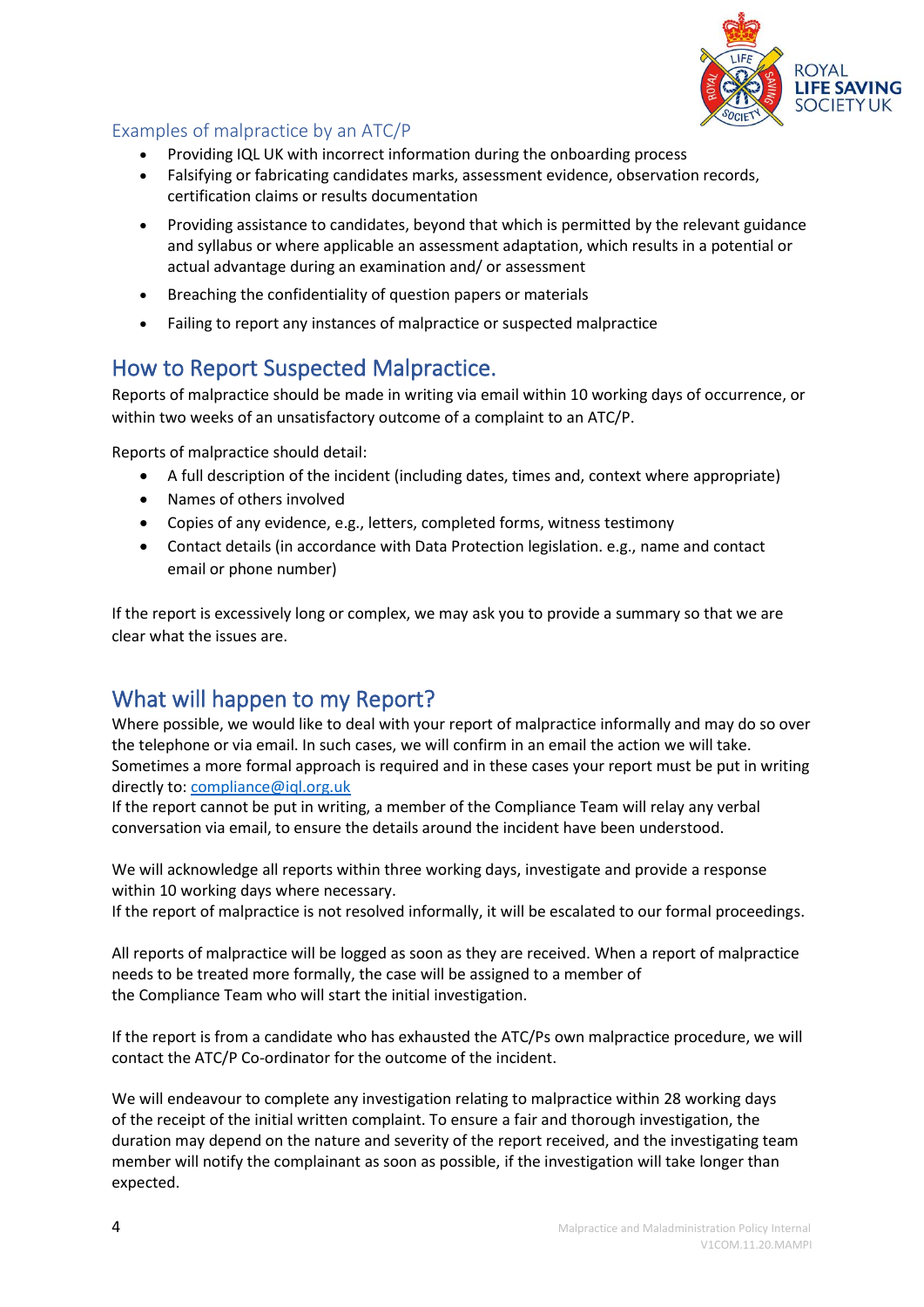

Where possible, complainants will be kept informed during this period and will be informed of the outcome.

If your report is upheld, we will, subject to the requirements of confidentiality, inform you of the actions we propose to take. If your report is not upheld, we will explain why.

If you are not happy with the way your report of malpractice has been handled or the outcome of our investigation, you can refer your grievance to the Compliance Manager. In such cases, this must be done within 10 working days of receipt of our decision. Only the original incident and your dissatisfaction with how it was handled will be reviewed Further consideration of your complaint will only be made if the review considers the complaint was not handled according to our procedures or failed to take into account critical evidence. Any decisions made at this stage will be signed off by the Compliance Manager. This will be the final decision and the report will be closed.

We are required to report cases of malpractice/maladministration to the qualifications regulators where we believe an Adverse Effect may have occurred. An Adverse Effect includes situations in which candidates are disadvantaged; an awarding organisation is unable to develop, deliver or award its qualifications appropriately; the standards of an awarding organisation's qualifications are adversely affected; or public confidence in qualifications is undermined.

### <span id="page-4-0"></span>When we cannot Investigate

Sometimes candidates or parents contact us because they're unhappy with a decision that's been made by one of our ATC/Ps. Unless this decision involves malpractice, as explained above, you'll need to give them an opportunity to respond to your concerns before we can get involved.

If you've exhausted the internal complaints process at your ATC/P and you need advice on what to do next, please refer to our complaints policy.

# <span id="page-4-1"></span>Principles for Investigation

When investigating malpractice, we will try to clarify:

- What has happened
- Who was involved?
- Where this happened
- When this happened
- Names of witnesses (where possible)

We intend to address any reports of malpractice as quickly as possible. To achieve this, realistic and reasonable time limits will be set for each action once the necessary details of the incident have been received. Where further investigations are necessary, new time limits will be set, and the complainant will be provided of the new deadlines with an explanation for the delay.

We expect that reports of malpractice will be made as soon as possible after an incident arises and no later than 10 working days afterwards. We will consider exceptions to this timeframe in circumstances where there were valid reasons for bringing the report of malpractice at that time, and the complaint can still be investigated in a fair manner for all involved.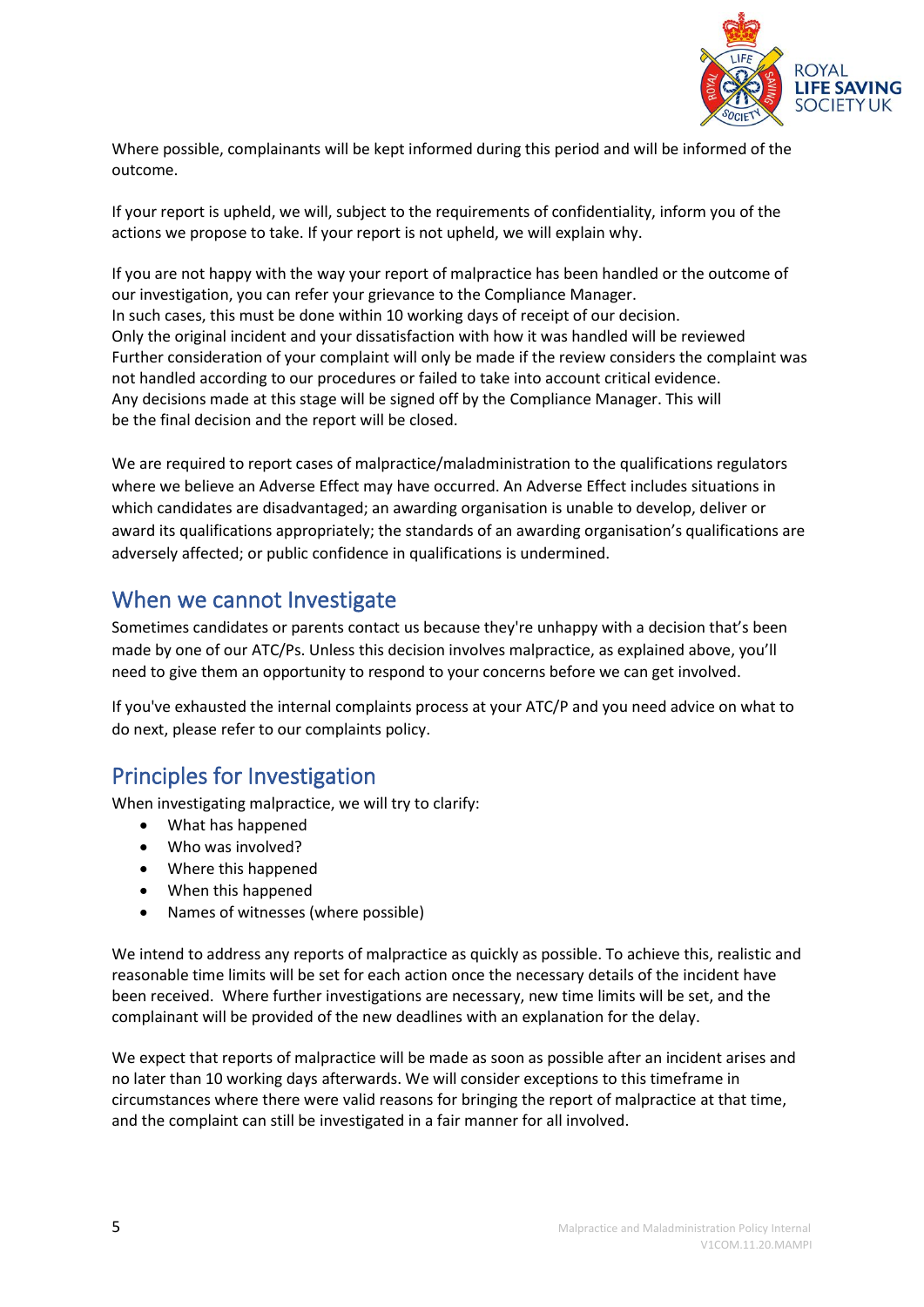

## <span id="page-5-0"></span>Investigation outcomes

If the investigation confirms that malpractice has taken place IQL UK will consider what action to take to:

- Minimise the risk to the integrity of certification in the present and future
- Maintain public confidence in the delivery and awarding of qualifications
- Discourage others from carrying out similar instances of malpractice through ongoing training
- Ensure there has been no gain from compromising our standards

#### <span id="page-5-1"></span>The actions IQL UK may take include where applicable:

- Implementing the Disciplinary policy for individual Trainer Assessors (TA's) where malpractice has occurred.
- Impose actions on ATC/Ps and TA's with specified deadlines to address instance of malpractice and to prevent reoccurrence
- Impose sanctions on ATC/Ps or TA's and communicate these together with rationale for sanction(s)
- In cases where certificates are deemed invalid, ATC/Ps and regulatory authorities will be informed with any action necessary for reassessment and/or for the withdrawal of the certificates. IQL UK will advise ATC/Ps to inform affected candidates of withdrawal of certificates and where possible, return invalid certificates to IQL UK who will amend databases to ensure duplicate invalid certificates cannot be issued.
- Conduct centre visits or TA observations in order to support and develop professional practice
- Amending aspects of IQL UK qualification development, delivery, awarding arrangements, associated guidance, assessment and/or monitoring arrangements where applicable to prevent the issue reoccurring
- Informing relevant third parties of IQL UK findings so they may take any relevant action in relation to the ATC/P
- Record 'lessons learned' from investigations

# <span id="page-5-2"></span>Application of Sanctions

Either at notification of a suspected or actual case of malpractice and/or at any time during the investigation, IQL UK reserve the right to impose sanctions on the ATC/P in accordance with IQL UK Sanctions Policy to protect the interests of learners and the integrity of the IQL UK qualifications.

IQL UK also reserve the right to withhold a learner's, and/or cohort's, results for all the IQL UK qualifications they are studying at the time of the notification or investigation of suspected or actual malpractice

# <span id="page-5-3"></span>Appeals

For all ATC/p's Learners, TA's and other personnel have the right to make an appeal against IQL UK decision to impose a sanction. Please refer to our Appeals Policy.